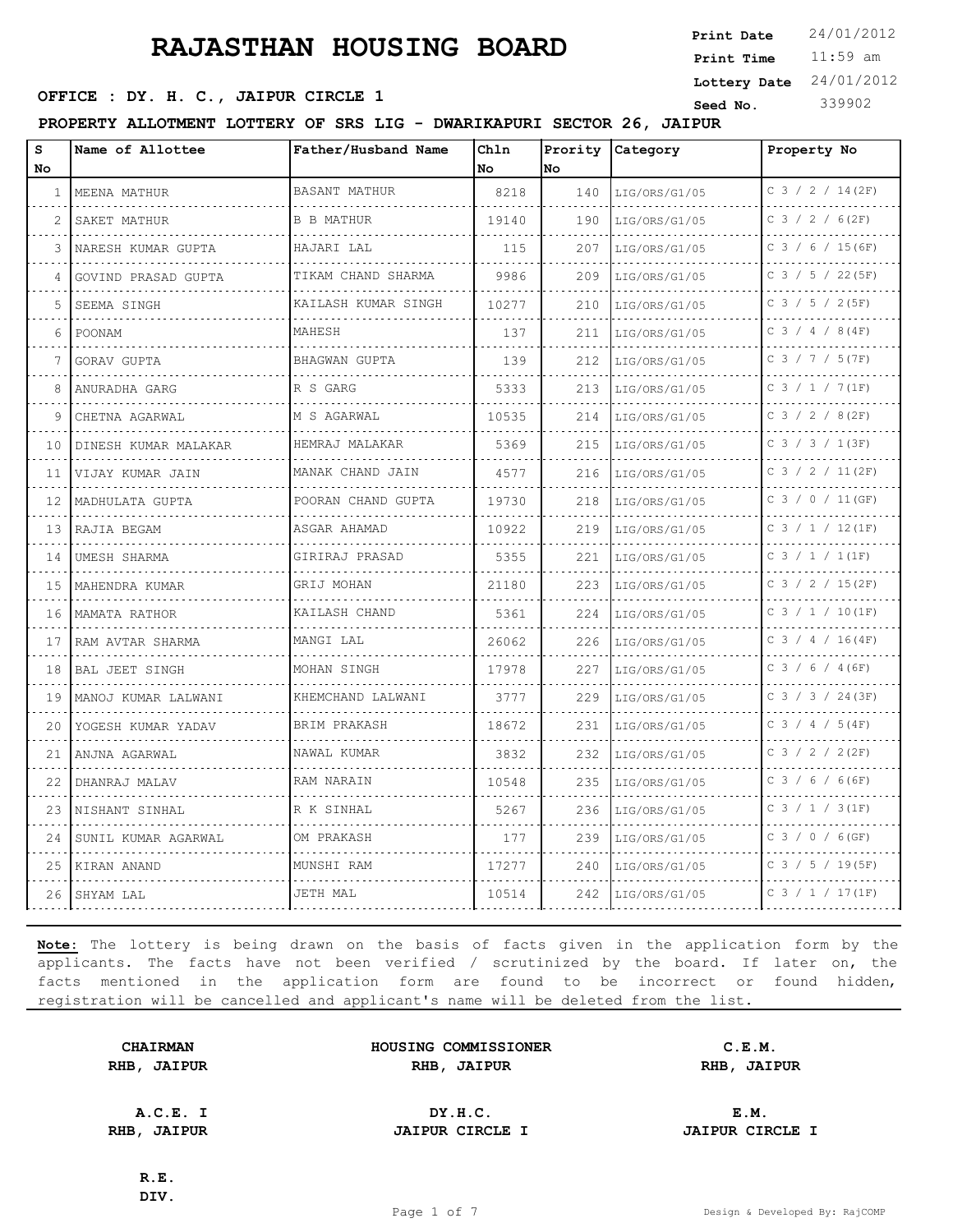11:59 am **Print Time Print Date**  $24/01/2012$ **OFFICE : DY. H. C., JAIPUR CIRCLE 1** Seed No. 339902 **Lottery Date** 24/01/2012

**PROPERTY ALLOTMENT LOTTERY OF SRS LIG - DWARIKAPURI SECTOR 26, JAIPUR**

| S<br>No. | Name of Allottee            | Father/Husband Name          | Chln<br>No | Prority<br>No | Category           | Property No          |
|----------|-----------------------------|------------------------------|------------|---------------|--------------------|----------------------|
| 27       | KARAN VEER SHARMA           | VIJAY KUMAR SHARMA           | 20445      | 243           | LIG/ORS/G1/05      | $C$ 3 / 7 / 11 (7F)  |
| .<br>28  | UMA SHARMA                  | SURESH SHARMA<br>.           | 10543      | 244           | .<br>LIG/ORS/G1/05 | .<br>C 3 / 2 / 3(2F) |
| 29       | KAMAL GOLANI                | ASHOK KUMAR                  | 5305       | 246           | LIG/ORS/G1/05      | $C$ 3 / 6 / 21 (6F)  |
| 30       | GIRIRAJ PRASAD SHARMA       | MADAN LAL SHARMA             | 20914      | 248           | LIG/ORS/G1/05      | C 3 / 3 / 14 (3F)    |
| 31       | SWATANTRA KUMAR SHARMA      | .<br>SUNDRA LAL SHARMA       | 5365       | 249           | .<br>LIG/ORS/G1/05 | C 3 / 2 / 13(2F)     |
| 32       | SUBHASH GOYAL               | .<br>POORAN MAL GOYAL        | 3873       | 252           | LIG/ORS/G1/05      | $C$ 3 / 1 / 21(1F)   |
| 33       | MANOJ                       | GOVIND RAM                   | 3735       | 59            | LIG/HPS/G1/05      | C 3 / 1 / 5 (1F)     |
| 34       | DHARMENDRA SINGH            | <u>.</u><br>GOPAL SINGH      | 10662      | 160           | LIG/HPS/G1/05      | C 3 / 3 / 7 (3F)     |
| 35       | LOKESH VYAS                 | SATEY PRAKAS VYAS            | 15780      | 205           | LIG/HPS/G1/05      | $C$ 3 / 7 / 9(7F)    |
| 36       | MANGI LAL                   | RAN CHANDRA<br>.             | 17281      | 271           | LIG/HPS/G1/05      | C 3 / 7 / 24 (7F)    |
| 37       | RAMAVATAR SHARMA            | DEVKI NANDAN                 | 6526       | 278           | LIG/HPS/G1/05      | $C$ 3 / 6 / 8 (6F)   |
| 38       | DEVI NARAIN SHARMA          | BHASI LAL SHARMA             | 24467      | 279           | LIG/HPS/G1/05      | $C$ 3 / 5 / 18 (5F)  |
| 39       | MAHESH KUMAR                | SHIVAN DAS                   | 3867       | 281           | LIG/HPS/G1/05      | C 3 / 4 / 17(4F)     |
| 40       | PREM SHANKAR VIJAYVARGIYA   | RADHE SHYAM                  | 22923      | 282           | LIG/HPS/G1/05      | $C$ 3 / 3 / 4 (3F)   |
| 41       | RAM PHOOL SHARMA            | RAM KISHOR SHARMA<br>.       | 7275       | 283           | LIG/HPS/G1/05      | C 3 / 7 / 2 (7F)     |
| 42       | NAIMUDEEN QURESHI           | ISLAMUDEEN QURESHI           | 18431      | 285           | LIG/HPS/G1/05      | $C$ 3 / 3 / 22(3F)   |
| 43       | DEVESH CHANDRA SHRIWASTAV   | KAILASH CHANDRA SHRIWAS<br>. | 14923      | 286           | LIG/HPS/G1/05      | $C$ 3 / 3 / 19(3F)   |
| 44       | RAJESH KUMAR JANGID         | BADRI NARAYAN                | 17986      | 287           | LIG/HPS/G1/05      | C $3 / 5 / 10 (5F)$  |
| 45       | .<br>LAL MOHAMMED BADBHUNJA | SARFU BADBHUNJA              | 14736      | 288           | LIG/HPS/G1/05      | $C$ 3 / 6 / 22 (6F)  |
| 46       | BHUPENDRA VASISTH           | VINOD VASISTH                | 19773      | 291           | LIG/HPS/G1/05      | $C$ 3 / 4 / 19(4F)   |
| 47       | VINITA SHARMA               | AMIT SHARMA                  | 20708      | 292           | LIG/HPS/G1/05      | C 3 / 7 / 7 (7F)     |
| 48       | RAHISH ULAHA KHAN           | SAFI ULAHA KHAN              | 22924      | 293           | LIG/HPS/G1/05      | C $3 / 4 / 18(4F)$   |
| 49       | NIDHI MAHERSI               | NARENDRA NATH MAHERSI        | 3395       | 294           | LIG/HPS/G1/05      | $C$ 3 / 6 / 3 (6F)   |
| 50       | RANJEET SINGH               | DAVI SINGH                   | 20120      | 295           | LIG/HPS/G1/05      | C 3 / 2 / 19(2F)     |
| 51       | KRISHAN MORWAL              | RAM KISHOR                   | 17101      | 296           | LIG/HPS/G1/05      | C 3 / 5 / 21 (5F)    |
| 52       | NITIN GARG                  | GIRRAJ PRASAD                | 16775      | 297           | LIG/HPS/G1/05      | C 3 / 7 / 14 (7F)    |

**Note:** The lottery is being drawn on the basis of facts given in the application form by the applicants. The facts have not been verified / scrutinized by the board. If later on, the facts mentioned in the application form are found to be incorrect or found hidden, registration will be cancelled and applicant's name will be deleted from the list.

| <b>CHAIRMAN</b> | HOUSING COMMISSIONER | C.E.M.      |  |
|-----------------|----------------------|-------------|--|
| RHB, JAIPUR     | RHB, JAIPUR          | RHB, JAIPUR |  |
|                 |                      |             |  |
| A.C.E. I        | DY.H.C.              | E.M.        |  |

**RHB, JAIPUR JAIPUR CIRCLE I JAIPUR CIRCLE I**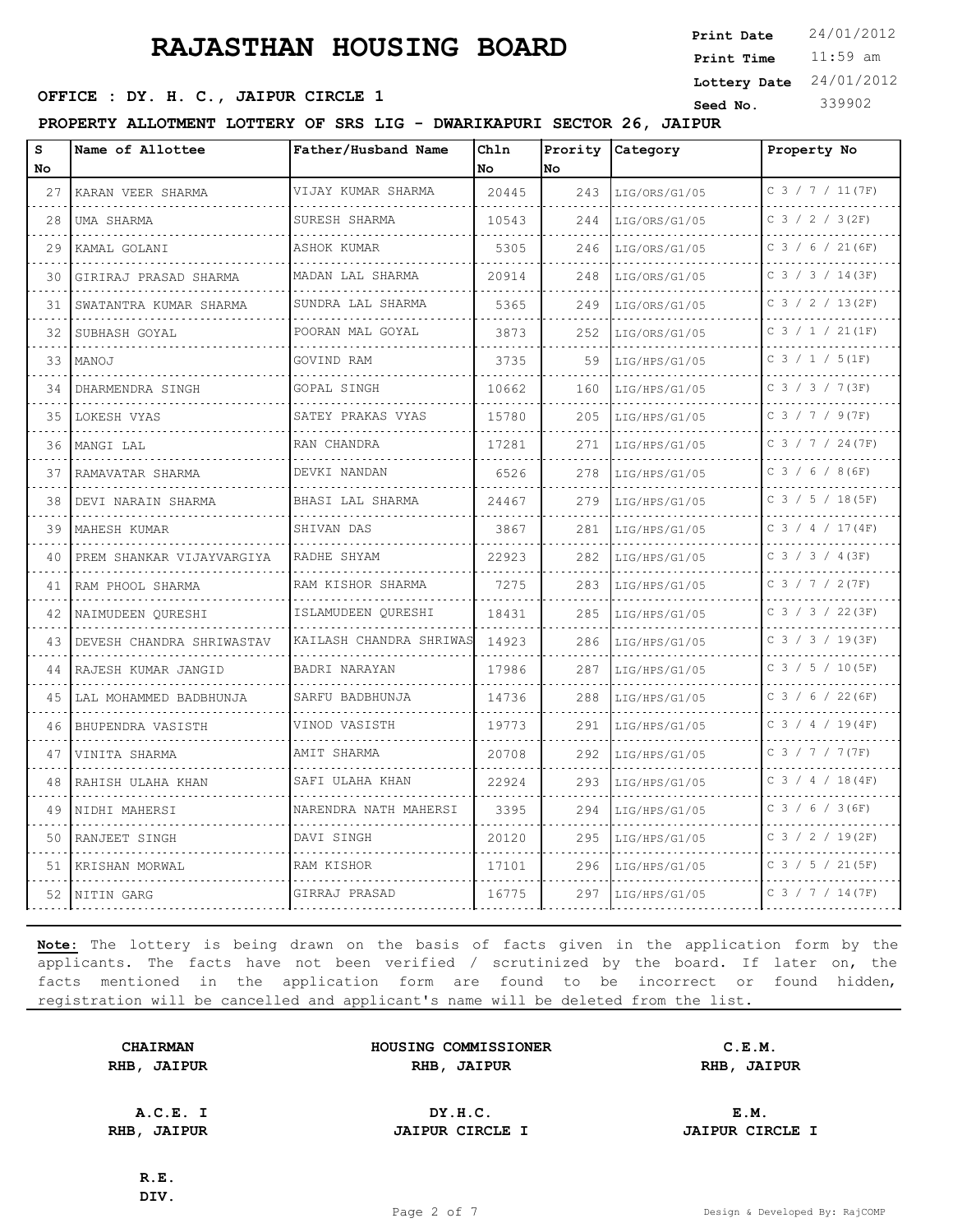11:59 am **Print Time Print Date**  $24/01/2012$ **OFFICE : DY. H. C., JAIPUR CIRCLE 1** Seed No. 339902 **Lottery Date** 24/01/2012

**PROPERTY ALLOTMENT LOTTERY OF SRS LIG - DWARIKAPURI SECTOR 26, JAIPUR**

| s<br><b>No</b> | Name of Allottee       | Father/Husband Name   | Chln<br><b>No</b> | Prority<br>lno. | Category           | Property No             |
|----------------|------------------------|-----------------------|-------------------|-----------------|--------------------|-------------------------|
| 53             | ANIL GANERIYAL         | AATMARAM              | 12376             | 298             | LIG/HPS/G1/05      | $C$ 3 / 6 / 23 (6F)     |
| 54             | SANDEEP KUMAR SAXENA   | NARENDRA KUMAR        | 5149              | 299             | .<br>LIG/HPS/G1/05 | .<br>$C$ 3 / 5 / 6 (5F) |
| 55             | MAHESH CHAND SHARMA    | JAGANNATH PRASAD      | 8033              | 300             | LIG/HPS/G1/05      | $C$ 3 / 7 / 12(7F)      |
| 56             | RAMAKANT SHARMA        | MAHAVEER PRASAD       | 11488             | 302             | LIG/HPS/G1/05      | $C$ 3 / 7 / 6(7F)       |
| 57             | SANJAY KAPOOR          | SATEY PRAKASH         | 7725              | 303             | .<br>LIG/HPS/G1/05 | $C$ 3 / 6 / 11 (6F)     |
| 58             | <b>NAVEEN</b>          | RAMLAL                | 32                | 304             | LIG/HPS/G1/05      | $C$ 3 / 7 / 3 (7F)      |
| 59             | GITESH SHARMA          | HARI SHANKER          | 2851              | 305             | LIG/HPS/G1/05      | $C$ 3 / 6 / 20 (6F)     |
| 60             | SANDEEP PUSHKARNA      | KRISHAN PUSHKARNA     | 17602             | 306             | LIG/HPS/G1/05      | C 3 / 2 / 7 (2F)        |
| 61             | KARNI SINGH RATHORE    | BISHAN SINGH          | 21999             | 307             | LIG/HPS/G1/05      | $C$ 3 / 0 / 19(GF)      |
| 62.            | SANJAY SHARMA          | SITA RAM SHARMA       | 6028              | 308             | LIG/HPS/G1/05      | $C$ 3 / 2 / 23(2F)      |
| 63             | ANSAR KHAN             | KHAJU KHAN            | 10905             | 309             | LIG/HPS/G1/05      | C 3 / 4 / 3 (4F)        |
| 64             | BEENA MATHUR           | G B MATHUR            | 19841             | 310             | LIG/HPS/G1/05      | C 3 / 2 / 21 (2F)       |
| 65             | RAGHVENDRA SINGH       | AJAY PAL SINGH        | 18276             | 311             | LIG/HPS/G1/05      | $C$ 3 / 2 / 20(2F)      |
| 66             | SHOOR VEER CHAND       | ROOP CHAND            | 3054              | 312             | LIG/HPS/G1/05      | $C$ 3 / 2 / 10(2F)      |
| 67             | HEMA MEWANI            | MURALI MEWANI         | 22978             | 315             | LIG/HPS/G1/05      | $C$ 3 / 2 / 18(2F)      |
| 68             | RAKESH KUMAR           | SHYOJI RAM            | 9018              | 316             | LIG/HPS/G1/05      | C 3 / 7 / 17 (7F)       |
| 69             | NEHA KHANDELWAL        | <b>ASHOK KUMAR</b>    | 3                 | 318             | LIG/HPS/G1/05      | $C$ 3 / 5 / 1 (5F)      |
| 70             | KAUSHAL KISHOR         | KAJORI LAL            | 17223             | 319             | LIG/HPS/G1/05      | C 3 / 5 / 3 (5F)        |
| 71             | SANDEEP SHARMA         | SANJAY KUMAR          | 10772             | 322             | LIG/HPS/G1/05      | C 3 / 7 / 21 (7F)       |
| 72 l           | TARA SAXENA            | SHIV SHANKAR          | 6525              | 323             | LIG/HPS/G1/05      | $C$ 3 / 6 / 14 (6F)     |
| 73             | SANJEEV KUMAR          | RAMESH SINGH<br>.     | 20077             | 276             | LIG/ORS/G2/05      | C 3 / 5 / 11 (5F)       |
| 74             | <b>BINDU</b>           | VIVEK GOTAM           | 5070              | 365             | LIG/ORS/G2/05      | $C$ 3 / 1 / 19(1F)      |
| 75             | VINOD GUPTA            | BAJRANG LAL GUPTA     | 24402             | 369             | LIG/ORS/G2/05      | $C$ 3 / 0 / 3 (GF)      |
| 76             | RIA JAIN               | MAHENDRA KUMAR SOGANI | 16929             | 372             | LIG/ORS/G2/05      | $C$ 3 / 3 / 3 (3F)      |
| 77             | VIJENDRA KUMAR TIWARI  | RAMESH CHAND          | 8637              | 375             | LIG/ORS/G2/05      | $C$ 3 / 6 / 9 (6F)      |
|                | 78 GOPAL KRISHAN GOYAL | OM PRAKASH            | 12950             | 377             | LIG/ORS/G2/05      | $C$ 3 / 6 / 24 (6F)     |

**Note:** The lottery is being drawn on the basis of facts given in the application form by the applicants. The facts have not been verified / scrutinized by the board. If later on, the facts mentioned in the application form are found to be incorrect or found hidden, registration will be cancelled and applicant's name will be deleted from the list.

| <b>CHAIRMAN</b> | HOUSING COMMISSIONER | C.E.M.      |  |
|-----------------|----------------------|-------------|--|
| RHB, JAIPUR     | <b>RHB, JAIPUR</b>   | RHB, JAIPUR |  |
| A.C.E. I        | DY.H.C.              | E.M.        |  |

**RHB, JAIPUR JAIPUR CIRCLE I JAIPUR CIRCLE I**

**R.E. DIV.**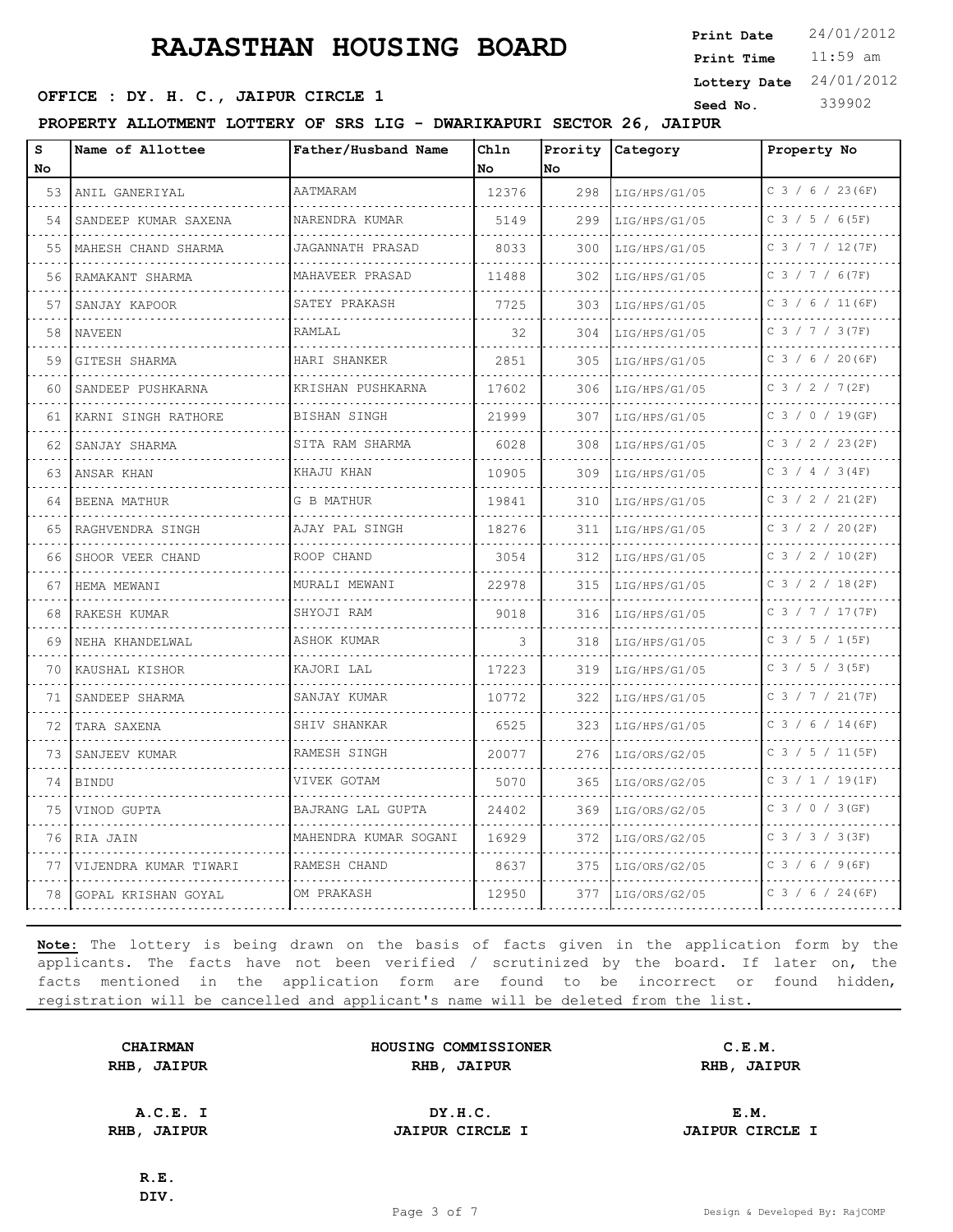11:59 am **Print Time Print Date**  $24/01/2012$ **OFFICE : DY. H. C., JAIPUR CIRCLE 1** Seed No. 339902 **Lottery Date** 24/01/2012

**PROPERTY ALLOTMENT LOTTERY OF SRS LIG - DWARIKAPURI SECTOR 26, JAIPUR**

| s<br>No | Name of Allottee   | Father/Husband Name      | Chln<br>No | Prority<br>No. | Category           | Property No         |
|---------|--------------------|--------------------------|------------|----------------|--------------------|---------------------|
| 79      | RAJENDRA SINGH     | UGAM SINGH               | 20884      | 378            | LIG/ORS/G2/05      | $C$ 3 / 1 / 6(1F)   |
| 80      | MANOHAR SINGH      | NATHU SINGH              | 22346      | 380            | .<br>LIG/ORS/G2/05 | C 3 / 2 / 17(2F)    |
| 81      | NIKHIL JAIN        | SUSHIL KUMAR             | 14341      | 383            | LIG/ORS/G2/05      | $C$ 3 / 1 / 15(1F)  |
| 82      | KRISHAVATAR SHARMA | VIJAY NARAIN             | 1258       | 384            | LIG/ORS/G2/05      | $C$ 3 / 6 / 18 (6F) |
| 83      | RADHA TANWAR       | OM PRAKASH               | 690        | 387            | .<br>LIG/ORS/G2/05 | C 3 / 3 / 20(3F)    |
| 84      | RAKESH KUMAR       | RAMESHWAR LAL            | 23965      | 391            | LIG/ORS/G2/05      | $C$ 3 / 4 / 21(4F)  |
| 85      | VINOD KUMAR GUPTA  | PUSHKAR DAYAL            | 19419      | 393            | LIG/ORS/G2/05      | $C$ 3 / 5 / 12 (5F) |
| 86      | SUNIT SHARMA       | G S SHARMA               | 73         | 394            | LIG/ORS/G2/05      | C 3 / 4 / 1 (4F)    |
| 87      | BHARTI SHARMA      | BANWARI LAL              | 7475       | 396            | LIG/ORS/G2/05      | $C$ 3 / 6 / 19(6F)  |
| 88      | MANOJ MUKHIJA      | LAXMI NARAIN<br>.        | 17851      | 398            | LIG/ORS/G2/05      | $C$ 3 / 5 / 13(5F)  |
| 89      | HARISH RAM SIHANEE | LUDAN MAL                | 11937      | 400            | LIG/ORS/G2/05      | C 3 / 4 / 6 (4F)    |
| 90      | ANITA SHARMA       | ALOK KUMAR               | 11437      | 403            | LIG/ORS/G2/05      | $C$ 3 / 0 / 22 (GF) |
| 91      | SANTRA DEVI        | RAMESH CHAND<br><u>.</u> | 15477      | 405            | LIG/ORS/G2/05      | C 3 / 5 / 17 (5F)   |
| 92      | MEENA              | RAMESH CHAND             | 6117       | 406            | LIG/ORS/G2/05      | C 3 / 2 / 4 (2F)    |
| 93      | DHARMENDRA         | RAMPAT                   | 20401      | 408            | LIG/ORS/G2/05      | $C$ 3 / 5 / 20(5F)  |
| 94      | RAJIA BANO         | MOHAMMAD JAKEER          | 14012      | 409            | LIG/ORS/G2/05      | $C$ 3 / 4 / 14 (4F) |
| 95      | AJAY KUMAR         | PRAKASH LAL              | 24924      | 411            | LIG/ORS/G2/05      | $C$ 3 / 6 / 10 (6F) |
| 96      | AJAY PATHAK        | MAHENDRA PATHAK          | 4243       | 416            | LIG/ORS/G2/05      | C 3 / 7 / 1 (7F)    |
| 97      | MUKESH GUPTA       | <b>BAJRANG LAL</b>       | 23317      | 418            | LIG/ORS/G2/05      | C 3 / 6 / 17 (6F)   |
| 98      | GOPI CHAND         | JAGAT RAM                | 15939      | 420            | LIG/ORS/G2/05      | $C$ 3 / 3 / 13(3F)  |
| 99      | LAKHAN LAL MITTAL  | GOVARDHAN DAS            | 18992      | 421            | LIG/ORS/G2/05      | C 3 / 7 / 19(7F)    |
| 100     | ANIL KUMAR AGARWAL | RAJENDRA KUMAR           | 21137      | 423            | LIG/ORS/G2/05      | C 3 / 3 / 15 (3F)   |
| 101     | PREMLATA           | JAMANA LAL               | 6248       | 424            | LIG/ORS/G2/05      | $C$ 3 / 3 / 10(3F)  |
| 102     | SUNITA MUKHIJA     | PRAVEEN KUMAR            | 17853      | 425            | LIG/ORS/G2/05      | $C$ 3 / 5 / 9(5F)   |
| 103     | RAHUL OSWAL        | RAJENDRA OSWAL           | 17306      | 428            | LIG/ORS/G2/05      | C 3 / 5 / 7 (5F)    |
| 104     | RAHUL DUTT MATHUR  | YOGESH DUTT MATHUR       | 11507      | 432            | LIG/ORS/G2/05      | $C$ 3 / 1 / 11 (1F) |

**Note:** The lottery is being drawn on the basis of facts given in the application form by the applicants. The facts have not been verified / scrutinized by the board. If later on, the facts mentioned in the application form are found to be incorrect or found hidden, registration will be cancelled and applicant's name will be deleted from the list.

| <b>CHAIRMAN</b> | HOUSING COMMISSIONER | C.E.M.      |  |
|-----------------|----------------------|-------------|--|
| RHB, JAIPUR     | RHB, JAIPUR          | RHB, JAIPUR |  |
|                 |                      |             |  |
|                 |                      |             |  |

**A.C.E. I DY.H.C. E.M. RHB, JAIPUR JAIPUR CIRCLE I JAIPUR CIRCLE I**

**R.E. DIV.**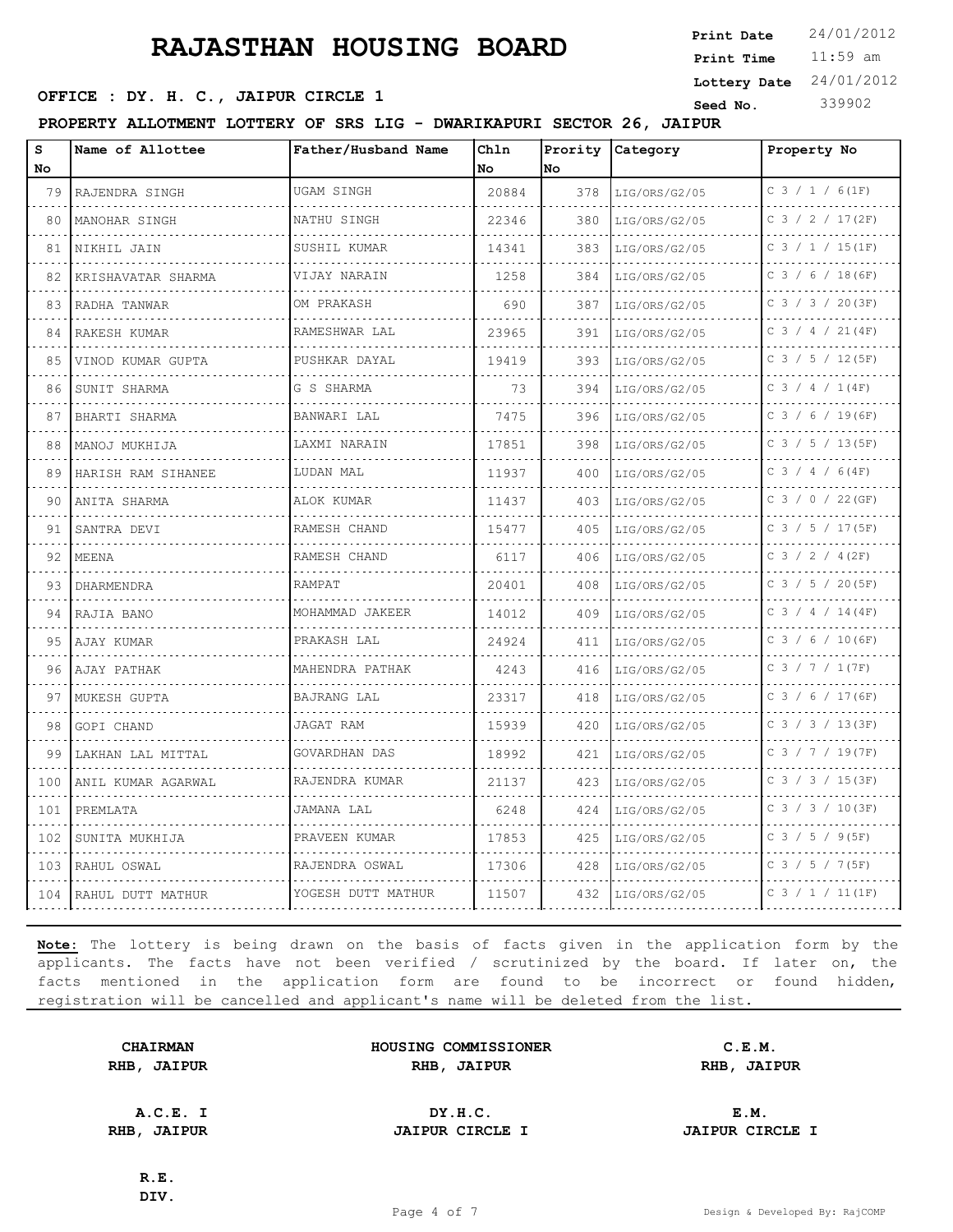11:59 am **Print Time Print Date**  $24/01/2012$ **Lottery Date** 24/01/2012

#### **OFFICE : DY. H. C., JAIPUR CIRCLE 1** Seed No. 339902

**PROPERTY ALLOTMENT LOTTERY OF SRS LIG - DWARIKAPURI SECTOR 26, JAIPUR**

| S<br>No               | Name of Allottee      | Father/Husband Name                | Chln<br>No | Prority<br>No | Category      | Property No         |
|-----------------------|-----------------------|------------------------------------|------------|---------------|---------------|---------------------|
| 105                   | ANKUR SHARMA          | ANIL KUMAR                         | 14687      | 435           | LIG/ORS/G2/05 | $C$ 3 / 1 / 4 (1F)  |
| .<br>106              | KIRAN GUPTA           | MADAN MOHAN                        | 9083       | 436           | LIG/ORS/G2/05 | C 3 / 6 / 16 (6F)   |
| .<br>107              | GOVARDHAN LAL GUPTA   | KALYAN BAKSH                       | 24764      | 439           | LIG/ORS/G2/05 | C 3 / 2 / 22 (2F)   |
| 108                   | ASHA AGARWAL          | RAMAVTAR AGARWAL                   | 24878      | 442           | LIG/ORS/G2/05 | $C$ 3 / 4 / 20(4F)  |
| .<br>109              | .<br>UTTAM JETHWANI   | GYAN CHAND                         | 3608       | 443           | LIG/ORS/G2/05 | C 3 / 1 / 2(1F)     |
| 110                   | VIKASH JAIN           | MAHAVEER PRASAD                    | 14670      | 163           | LIG/HPS/G2/05 | C 3 / 1 / 20 (1F)   |
| 111                   | RAVI SINGH CHOUHAN    | DURGA SINGH                        | 5519       | 250           | LIG/HPS/G2/05 | $C$ 3 / 4 / 24 (4F) |
| المناسبات<br>112      | JAGDISH NARAIN SHARMA | RAM SAHAI SHARMA                   | 21685      | 325           | LIG/HPS/G2/05 | C 3 / 6 / 12 (6F)   |
| 113                   | MANOJ SEWANI          | RAMESH CHAND                       | 7534       | 370           | LIG/HPS/G2/05 | $C$ 3 / 4 / 15(4F)  |
| 114                   | SUNIL KUMAR VYAS      | DEVI SAHAI<br><u>.</u>             | 2576       | 371           | LIG/HPS/G2/05 | $C$ 3 / 1 / 16(1F)  |
| المتحامين<br>115      | NIRMAL PAREEK         | MANOJ KUMAR                        | 18663      | 372           | LIG/HPS/G2/05 | C $3 / 3 / 18 (3F)$ |
| 116                   | <b>NANDA</b>          | BUNDAL DAS                         | 4753       | 374           | LIG/HPS/G2/05 | $C$ 3 / 0 / 15 (GF) |
| 117                   | ASHOK SANGTANI        | GURU MUKHA SANGTANI<br>.           | 25192      | 376           | LIG/HPS/G2/05 | C 3 / 2 / 24 (2F)   |
| 118                   | AMIT TALWAR           | SATYA PRAKASH                      | 91         | 380           | LIG/HPS/G2/05 | C 3 / 4 / 7 (4F)    |
| 119                   | PRADEEP KUMAR KALANI  | .<br>THAKUR DAS                    | 1453       | 381           | LIG/HPS/G2/05 | C 3 / 2 / 1 (2F)    |
| 120                   | JAGDISH PRASAD MANTRI | GOPI KRISHAN<br>decembra de la cie | 23899      | 382           | LIG/HPS/G2/05 | $C$ 3 / 3 / 23(3F)  |
| .<br>121              | SEEMA CHOUHAN         | SAWAROOP SINGH                     | 20871      | 383           | LIG/HPS/G2/05 | C 3 / 2 / 9(2F)     |
| 122                   | MANISH MATHUR         | MOHAN LAL                          | 7056       | 384           | LIG/HPS/G2/05 | $C$ 3 / 2 / 12(2F)  |
| 123                   | HARI OM GUPTA         | RAM JI LAL<br>.                    | 22385      | 386           | LIG/HPS/G2/05 | C 3 / 1 / 22 (1F)   |
| .<br>124              | BEENA BHATIA          | RAJENDRA BHATIA                    | 10995      | 387           | LIG/HPS/G2/05 | $C$ 3 / 5 / 8(5F)   |
| 125                   | VEENU HUJA            | AMIT KUMAR                         | 23475      | 388           | LIG/HPS/G2/05 | C 3 / 7 / 8 (7F)    |
| 126                   | MADAN LAL GUPTA       | RATAN LAL GUPTA                    | 24744      | 390           | LIG/HPS/G2/05 | C 3 / 4 / 11 (4F)   |
| . Lista Li<br>127     | NARESH KUMAR SHARMA   | .<br>SHIV PRASAD                   | 975        | 391           | LIG/HPS/G2/05 | C 3 / 5 / 24 (5F)   |
| 128                   | MANJU SHARMA          | MANOJ SHARMA                       | 11220      | 394           | LIG/HPS/G2/05 | C 3 / 4 / 22 (4F)   |
| 129                   | GOVIND GOYAL          | SHAMBHU DAYAL                      | 11055      | 395           | LIG/HPS/G2/05 | C 3 / 7 / 18 (7F)   |
| <b>Service</b><br>130 | BHAWAN DAS            | NENU MAL                           | 24896      | 396           | LIG/HPS/G2/05 | C 3 / 0 / 10 (GF)   |

**Note:** The lottery is being drawn on the basis of facts given in the application form by the applicants. The facts have not been verified / scrutinized by the board. If later on, the facts mentioned in the application form are found to be incorrect or found hidden, registration will be cancelled and applicant's name will be deleted from the list.

| <b>CHAIRMAN</b> | HOUSING COMMISSIONER | C.E.M.      |  |
|-----------------|----------------------|-------------|--|
| RHB, JAIPUR     | RHB, JAIPUR          | RHB, JAIPUR |  |
|                 |                      |             |  |
|                 |                      |             |  |

**A.C.E. I DY.H.C. E.M. RHB, JAIPUR JAIPUR CIRCLE I JAIPUR CIRCLE I**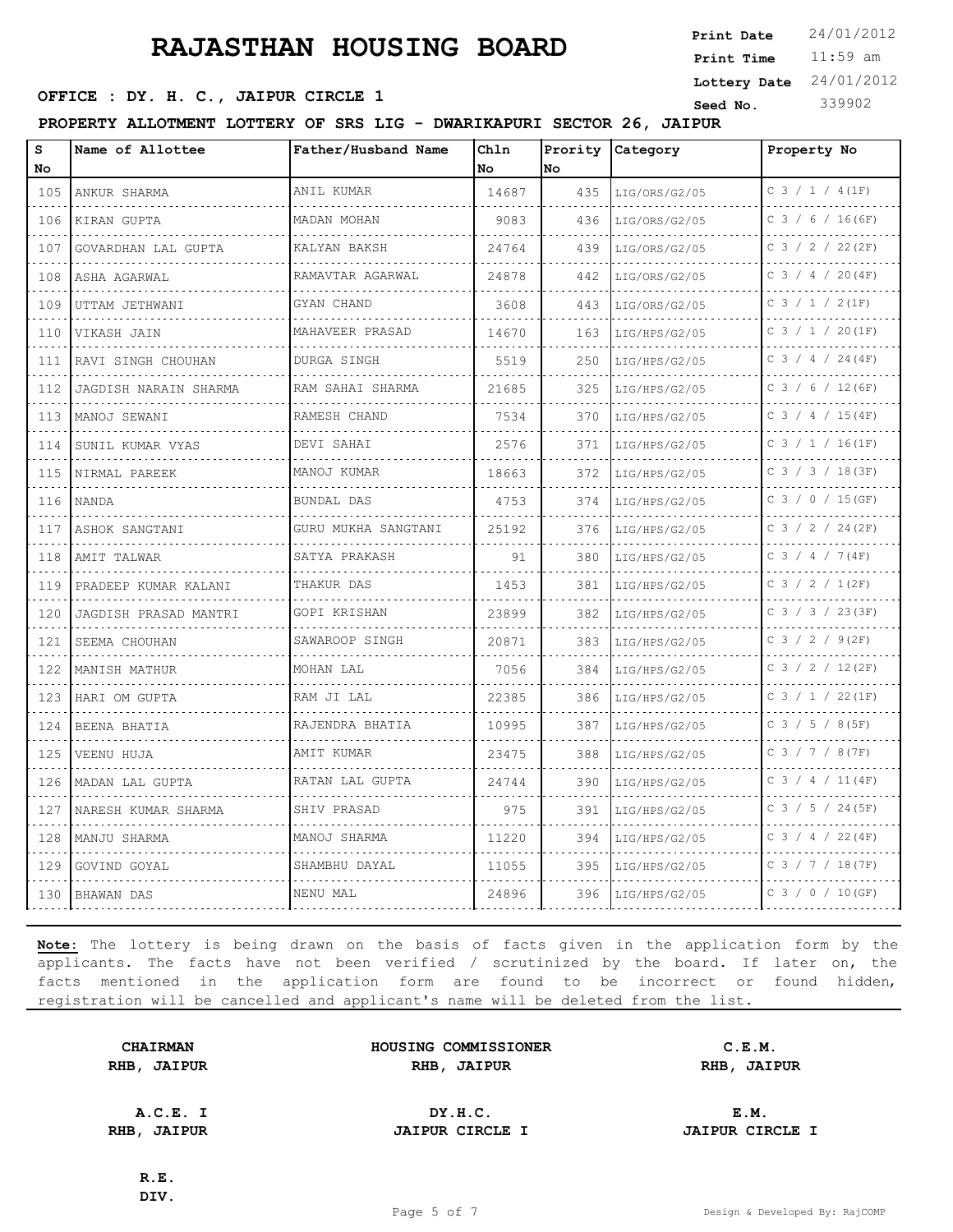11:59 am **Print Time Print Date**  $24/01/2012$ **Lottery Date** 24/01/2012

#### **OFFICE : DY. H. C., JAIPUR CIRCLE 1** Seed No. 339902

**PROPERTY ALLOTMENT LOTTERY OF SRS LIG - DWARIKAPURI SECTOR 26, JAIPUR**

| s<br>No          | Name of Allottee       | Father/Husband Name | Ch1n<br>No | Prority<br>No. | Category      | Property No         |
|------------------|------------------------|---------------------|------------|----------------|---------------|---------------------|
| 131              | MANJU SHARMA           | MANOJ SHARMA        | 6332       | 397            | LIG/HPS/G2/05 | C 3 / 7 / 15 (7F)   |
| 132              | BHANWAR SINGH SANKHALA | RAM PRASAD          | 18711      | 398            | LIG/HPS/G2/05 | C 3 / 1 / 8(1F)     |
| 133              | NEELAM SHARMA          | OM PRAKASH          | 20174      | 402            | LIG/HPS/G2/05 | $C$ 3 / 4 / 23(4F)  |
| 134              | MUKESH KUMAR GUPTA     | RAM SAHAI           | 4491       | 403            | LIG/HPS/G2/05 | $C$ 3 / 2 / 5 (2F)  |
| 135              | MOHANI DEVI            | KUNWAR SINGH        | 16025      | 405            | LIG/HPS/G2/05 | C 3 / 3 / 6(3F)     |
| 136              | ANITA SHARMA           | HANUMAN PRASAD      | 8365       | 412            | LIG/HPS/G2/05 | $C$ 3 / 4 / 2(4F)   |
| 137              | MAHESH KUMAR ASUDANI   | PIRAMBAR LAL        | 20740      | 414            | LIG/HPS/G2/05 | C 3 / 3 / 17 (3F)   |
| $- - - -$<br>138 | BHUPAL KRISHAN         | KESHAV DEV          | 6487       | 416            | LIG/HPS/G2/05 | C 3 / 4 / 10 (4F)   |
| 139              | ANITA AGARWAL          | SANTOSH MAL BANSAL  | 9392       | 419            | LIG/HPS/G2/05 | $C$ 3 / 5 / 15 (5F) |
| 140              | SUSHIL KUMAR           | KISHOR KUMAR        | 16076      | 420            | LIG/HPS/G2/05 | C 3 / 6 / 5 (6F)    |
| 141              | RAVI KHANDELWAL        | RAM JI LAL          | 1397       | 421            | LIG/HPS/G2/05 | $C$ 3 / 0 / 23 (GF) |
| 142              | SANJAY KHAN            | MOHAMMAD UMAR       | 1163       | 422            | LIG/HPS/G2/05 | C 3 / 7 / 16 (7F)   |
| 143              | IMRAN AHAMMAD          | AJAJ KHAN           | 4768       | 425            | LIG/HPS/G2/05 | C 3 / 7 / 20(7F)    |
| 144              | HARI OM MITTAL         | RADHE SHYAM         | 12091      | 428            | LIG/HPS/G2/05 | C 3 / 7 / 10 (7F)   |
| 145              | CHAUTH MAL CHCHIPPA    | KIRODI MAL          | 5159       | 429            | LIG/HPS/G2/05 | C 3 / 3 / 12 (3F)   |
| 146              | HARI SINGH VARMA       | NAND LAL            | 18505      | 432            | LIG/HPS/G2/05 | $C$ 3 / 1 / 13(1F)  |
| 147              | PURUSHOTTAM GOTAM      | KRISHAN SWAROOP     | 379        | 434            | LIG/HPS/G2/05 | $C$ 3 / 5 / 5 (5F)  |
| 148              | ABDUL FARID            | ABDUL VAHID         | 350        | 436            | LIG/HPS/G2/05 | $C$ 3 / 3 / 16(3F)  |
| 149              | ARVIND KUMAR JAIN      | GOVERDHAN LAL       | 18584      | 437            | LIG/HPS/G2/05 | C 3 / 4 / 13 (4F)   |
| 150              | KRITIKA                | M P GUPTA           | 25469      | 440            | LIG/HPS/G2/05 | $C$ 3 / 1 / 9(1F)   |
| 151              | RAM JI LAL MEENA       | GOPI CHAND MEENA    | 14727      | 89             | LIG/ORS/G4/05 | $C$ 3 / 1 / 18(1F)  |
| 152              | UMESH AGYAT            | PANNA LAL           | 18287      | 92             | LIG/ORS/G4/05 | C 3 / 4 / 9 (4F)    |
| 153              | VINOD KUMAR            | MOOL CHAND          | 4225       | 94             | LIG/ORS/G4/05 | $C$ 3 / 1 / 23(1F)  |
| 154              | ANUP KUMAR MEENA       | NATHU RAM           | 18912      | 95.            | LIG/ORS/G4/05 | C 3 / 7 / 22 (7F)   |
| 155              | RAKESH KUMAR DAIYA     | RAMDATTA DAIYA      | 7117       | 98             | LIG/ORS/G4/05 | C 3 / 4 / 4 (4F)    |
| 156              | RAVINDRA KUMAR NAGORA  | R N NAGORA          | 4883       | 99             | LIG/ORS/G4/05 | C 3 / 5 / 23 (5F)   |

**Note:** The lottery is being drawn on the basis of facts given in the application form by the applicants. The facts have not been verified / scrutinized by the board. If later on, the facts mentioned in the application form are found to be incorrect or found hidden, registration will be cancelled and applicant's name will be deleted from the list.

| <b>CHAIRMAN</b> | HOUSING COMMISSIONER | C.E.M.      |  |
|-----------------|----------------------|-------------|--|
| RHB, JAIPUR     | RHB, JAIPUR          | RHB, JAIPUR |  |
|                 |                      |             |  |

**A.C.E. I DY.H.C. E.M. RHB, JAIPUR JAIPUR CIRCLE I JAIPUR CIRCLE I**